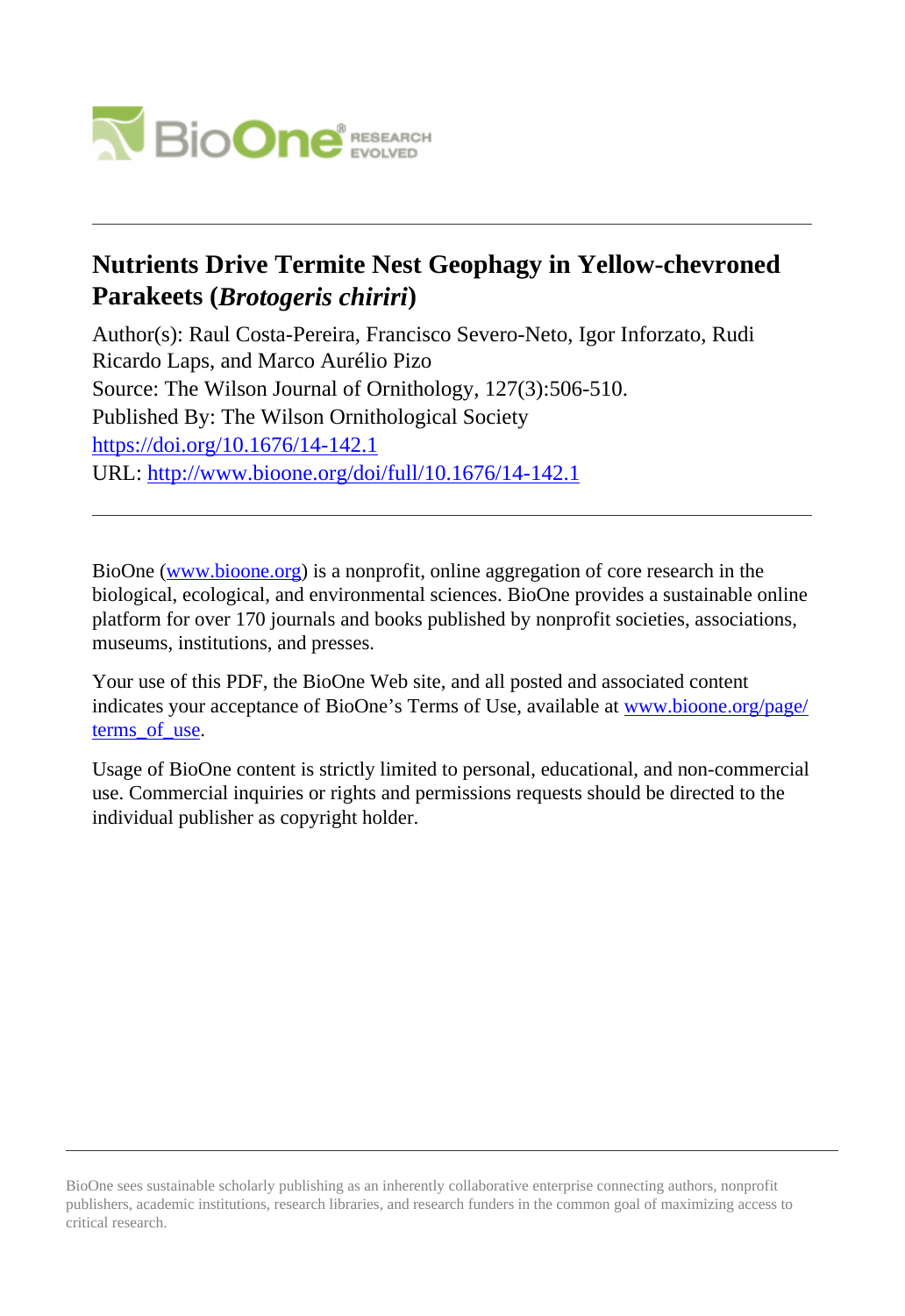A. Sypioe retrieved and donated the owl carcass. We thank T. Litwak for assistance with Photoshop processing. Staff in the Division of Birds and the Feather Identification Lab supported this project. The manuscript was greatly improved by the comments and corrections of two kind peer reviewers.

### LITERATURE CITED

- BAUMEL, J. J., A. S. KING, J. E. BREAZILE, H. E. EVANS, AND J. C. VANDEN BERGE (Editors). 1993. Handbook of avian anatomy: nomina anatomica avium. Second Edition. Publication of the Nuttall Ornithological Club. Number 23. Nuttall Ornithological Club, Cambridge, Massachusetts, USA.
- BOXALL, P. C. AND M. R. LEIN. 1982. Feeding ecology of Snowy Owls (Nyctea scandiaca) wintering in southern Alberta. Arctic 35:282–290.
- BRINKLEY, E. S. 2013. The changing seasons: strangers in a strange land. North American Birds 67:216–228.
- CAMPBELL, R. W. AND M. D. MACCOLL. 1978. Winter foods of Snowy Owls in southwestern British Columbia. Journal of Wildlife Management 42:190–192.
- DOVE, C. J. 2000. A descriptive and phylogenetic analysis of plumulaceous feather characters in Charadriiformes. Ornithological Monographs 51:1–163.
- DOVE, C. J. AND S. L. KOCH. 2010. Microscopy of feathers: a practical guide for forensic feather identification.

Journal of American Society of Trace Evidence Examiners 1:15–61.

- GROSS, A. O. 1944. Food of the Snowy Owl. Auk 61:1–18.
- LAVERS, J., M. HIPFNER, G. CHAPDELAINE, AND J. M. HIPFNER. 2009. Razorbill (Alca torda). The birds of North America online. Number 635.
- PARMELEE, D. F. 1992. Snowy Owl (Bubo scandiacus). The birds of North America online. Number 10.
- SABO, B. A. AND R. C. LAYBOURNE. 1994. Preparation of avian material recovered from pellets and as prey remains. Journal of Raptor Research 28:192–193.
- SIBLEY, D. A. 2000. The Sibley guide to birds. First Edition. Alfred A. Knopf, New York, USA.
- STUART, S. 2013. eBird checklist: http://ebird.org/ebird/view/ checklist?subID=S12833838. eBird: an online database of bird distribution and abundance. eBird, Ithaca, New York, USA. http://www.ebird.org (accessed 7 November 2014).
- SULLIVAN, B. L., C. L. WOOD, M. J. ILIFF, R. E. BONNEY, D. FINK, AND S. KELLING. 2009. eBird: a citizen-based bird observation network in the biological sciences. Biological Conservation 142:2282–2292.
- WILLIAMS, P. L. AND L. G. FRANK. 1979. Diet of the Snowy Owl in the absence of small mammals. Condor 81:213–214.
- WOODMAN, N., C. J. DOVE, AND S. C. PEURACH. 2005. A curious pellet from a Great Horned Owl (Bubo virginianus). Northeastern Naturalist 12:127–132.

The Wilson Journal of Ornithology 127(3):506–510, 2015

# Nutrients Drive Termite Nest Geophagy in Yellow-chevroned Parakeets (Brotogeris chiriri)

## Raul Costa-Pereira,<sup>1,6</sup> Francisco Severo-Neto,<sup>2</sup> Igor Inforzato,<sup>3</sup> Rudi Ricardo Laps,<sup>4</sup> and Marco Aurélio Pizo<sup>5</sup>

ABSTRACT.—We observed Yellow-chevroned Parakeets (Brotogeris chiriri) consuming soil from arboreal termite nests while excavating a nest cavity.

As most observations of parrot geophagy come from clay licks, this observation prompted questions about the benefits of consuming termite nest soil rather than ground soil. We compared nutrient contents and chemical properties (organic matter, pH, cation exchange capacity, macro and micronutrients) from these two types of soil. Termite nest soil had higher concentrations of macronutrients and cation exchange capacity than ground soil, which may be related to mineral supplementation and binding of toxins present in fruits consumed by the Yellow-chevroned Parakeet. Received 20 September 2014. Accepted 17 January 2015.

Key words: Brotogeris chiriri, cation exchange capacity, macronutrients, micronutrients, mineral supplementation, Yellow-chevroned Parakeet.

<sup>&</sup>lt;sup>1</sup> Programa de Pós Graduação em Ecologia and Biodiversidade, Universidade Estadual Paulista 'Julio de Mesquita Filho', Rio Claro, São Paulo, Brazil.

<sup>&</sup>lt;sup>2</sup> Laboratório de Zoologia, Universidade Federal de Mato Grosso do Sul, Campo Grande, Mato Grosso do Sul, Brazil.

<sup>&</sup>lt;sup>3</sup> Programa de Pós-Graduação em Ecologia e Conservação da Biodiversidade, Universidade Estadual de Santa Cruz, Ilhéus, Bahia, Brazil.

<sup>&</sup>lt;sup>4</sup> Centro de Ciências Biológicas e da Saúde, Universidade Federal de Mato Grosso do Sul, Campo Grande, Mato Grosso do Sul, Brazil.

<sup>5</sup> Departamento de Zoologia, Universidade Estadual Paulista 'Julio de Mesquita Filho', Rio Claro, São Paulo, Brazil.

<sup>6</sup>Corresponding author; e-mail: raulcpereira@gmail.com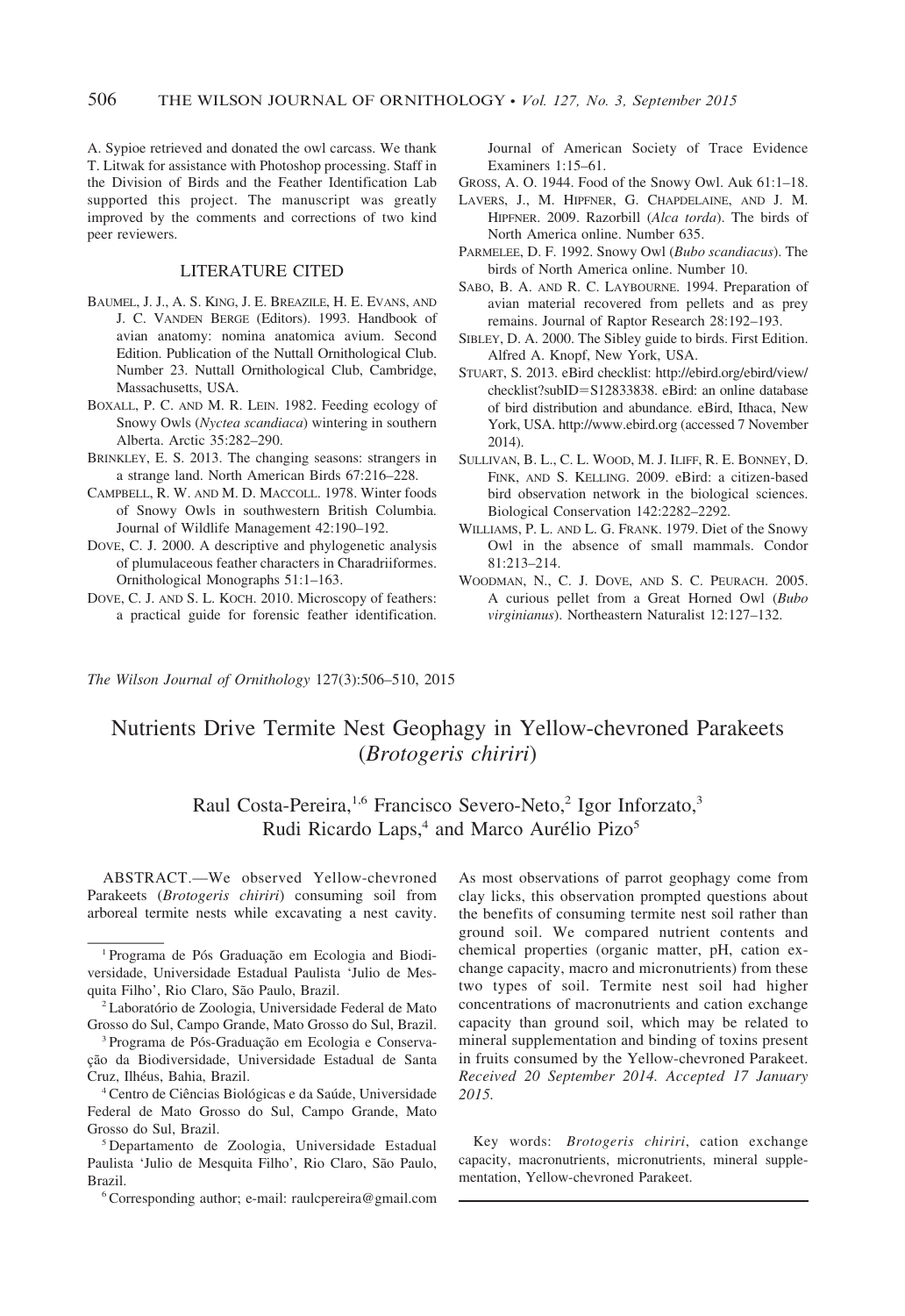Geophagy, the deliberate ingestion of soil, is carried out by a wide range of vertebrates (Abrahams and Parsons 1996, Krishnamani and Mahaney 2000). Several physiological benefits have been proposed to explain geophagy, such as mineral supplementation, attenuation of dietary toxins, gastrointestinal cytoprotection, mechanical aid to digestion, pH buffering, and treatment for parasites and diarrhea (Mahaney et al. 1996, Diamond et al. 1999, Brightsmith and Muñoz-Najar 2004). Most of these hypotheses remain insufficiently tested, and many studies focus on observational studies of geophagy (Wilson 2003). Field studies that combine behavioral observations with ecological and chemical analysis have provided evidence that mineral supplementation and adsorption of dietary toxins are the main drivers of geophagy in natural populations of vertebrates (Gilardi et al. 1999, Brightsmith and Muñoz-Najar 2004, Brightsmith et al. 2008).

An effective way to evaluate the role of geophagy is to analyze the characteristics of the consumed soil. Depending on the chemical composition and nutrients present, the ingested soil may have different proprieties and act on different physiological functions (Mahaney et al. 1996, Wilson 2003). Most of the information about soil traits came from clay licks, which are the main sources of soil for geophagy by mammals and birds (Jones and Hanson 1985). The importance of clay licks as sources of minerals is suggested to positively influence species richness in western lowland Amazon forests (Lee et al. 2010, Blake et al. 2011). However, clay licks form discrete patches and are not widely distributed outside of Amazonian habitats, where other sources of soil and clay are available. For instance, some Neotropical parrots consume dry ground soil (Severo-Neto 2012), while African primate species consume termite soil as a source of mineral supplementation and pH buffering (Mahaney et al. 1996, Krishnamani and Mahaney 2000, de Souza et al. 2002).

Here, we report and comment on arboreal termite nest geophagy by the Yellow-chevroned Parakeet (Brotogeris chiriri) during the excavation of nest cavities. We compared pH, organic matter, and macro and micronutrient contents between ground soil and termite nest to explore possible advantages in consuming soil from termite nests rather than soil from other sources.

#### METHODS

The study was conducted in an urban protected area of 55 ha in the state of Mato Grosso do Sul, Brazil (20 $^{\circ}$  30' 16.29" S, 54 $^{\circ}$  36' 49.90" W). This area includes cerrado and gallery forests where arboreal termite nests are abundant. We selected a 400-m trail in the gallery forest for field observations and soil sampling, and made daily morning observations sessions from June to September in 2009 and 2010. We selected six arboreal termite nests on which we observed geophagy by B. chiriri, and collected samples of such nests and the ground soil immediately below the nests. Soil nutrient analyses were carried out at Agência Estadual de Defesa Sanitária Animal e Vegetal (IAGRO) to assess pH in water, concentrations of organic matter (sulfocromic solution oxidation with external heat), cation exchange capacity  $(H + Al,$ SMP-buffer solution), exchangeable Ca, Mg and Al (extractant KCl 1 mol/L), available K, P, Fe, Zn, Mn and Cu (extractant Mehlich–1) according to EM-BRAPA (1997). All these nutrients are associated with physiological functions in vertebrates (Marshall and Hughes 1980). Unfortunately, we could not carry out a sodium content analysis due to logistical constraints, which has been suggested as one of the main drivers of geophagy in vertebrates (Brightsmith et al. 2008, Powell et al. 2009, Dudley et al. 2012).

To test if the nutrient contents differ between ground soil and the arboreal nest, we performed Principal Component Analysis and compared the scores generated in the first four axes (variance explained =  $91.0\%$ ) using a MANOVA. Additionally, we compared individual concentrations of nutrients between ground and arboreal nest soil using paired *t*-tests.

#### RESULTS

We observed pairs of *B. chiriri* nesting in six abandoned arboreal termite nests. Arboreal termite nests do not naturally contain large holes, thus parakeets need to excavate an adequate cavity for nesting. Both males and females scrape the nest walls with their bills. During the scraping process, we observed individuals consuming pieces of the nest walls or tearing splinters and chewing them at least one time at each of the six termite nests. This behavior was observed in August and September, mainly in the early morning (0630–0730 hrs).

Ground soil and arboreal termite nests had distinct nutrient contents (MANOVA, Wilk's  $\lambda$  =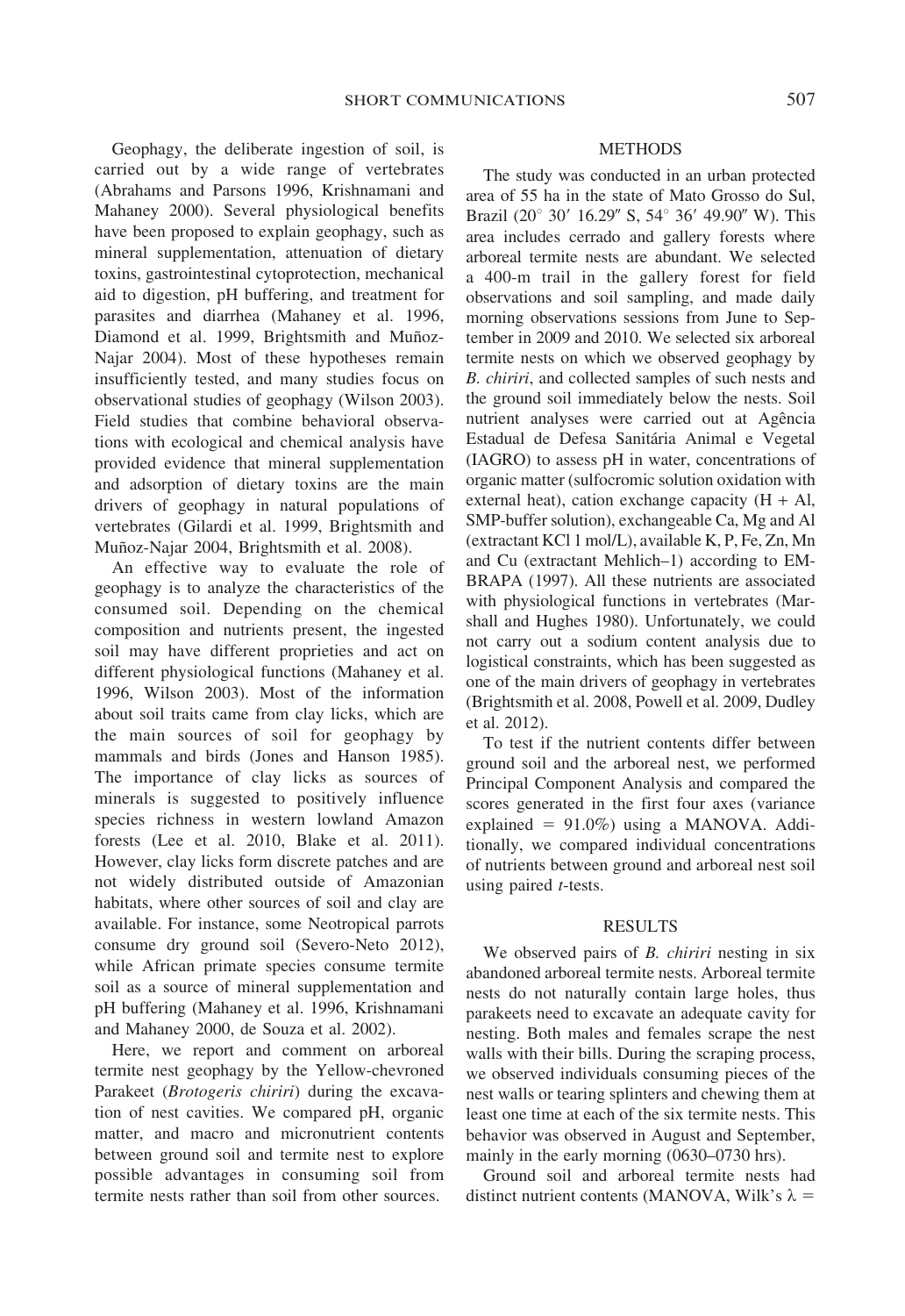

FIG. 1. PCA biplot (variance explained  $= 91.0\%$ ) of nutrient contents and chemical properties in termite nest soil (consumed by the Yellow-chevroned Parakeet) versus ground soil.

0.16,  $P \, < 0.01$ ; Fig. 1). Termite nests had significantly higher concentrations of organic matter, K, Mg, Al,  $H + Al$ , but lower pH, and lower concentrations of Fe and Cu (Table 1). Concentrations of K and Al were, respectively, almost 10 and 16 times higher in termite nests than in ground soil (Table 1).

### **DISCUSSION**

Nesting in arboreal termite nests is well known for small Neotropical parrots (Sick 1997, Brightsmith 2000, Paranhos and Marcondes-Machado 2000). Besides the benefits of nest protection against predators and rain, the use of arboreal nests guarantees stable and favorable temperatures and humidity for nesting (Noirot 1970, Dechmann et al. 2004). Birds usually nest in active termitaria, because abandoned ones tend to be fragile and fall more easily (Hardy 1963, Collias and Collias 1984). However in the present study, B. chiriri only occupied deserted termite nests, which is an occasional behavior of Brotogeris parakeets in the Peruvian Amazon (Brightsmith 2000). In our study area, active termite nests are occupied by an aggressive species (Nasutitermes spp.), and any physical damage to the nest cause massive attacks by termite soldiers (RC-P, pers. obs.); this may explain why *B. chiriri* avoid scraping the surface of active nests. Also, it is easier for birds to dig

TABLE 1. Comparison of pH, organic matter, cation exchange capacity  $(H + Al)$ , macro and micronutrient contents of arboreal termite nests consumed by Brotogeris chiriri and ground soil. All values (less pH) are given in ppm. Higher values are in bold.

|                          | Arboreal termite nest  | Ground soil         |
|--------------------------|------------------------|---------------------|
| pH                       | $5.4 \pm 0.56$         | $6.2 \pm 0.63*$     |
| Organic matter           | $31,5000 \pm 20,000^*$ | 62,8000 $\pm$       |
|                          |                        | 34,9000             |
| Cation exchange          | $1107 \pm 5700^*$      | $389 \pm 208$       |
| capacity                 |                        |                     |
| <i>Macronutrients</i>    |                        |                     |
| Phosphorus (P)           | $36.53 \pm 27.77$      | $19.4 \pm 17.7$     |
| Potassium (K)            | $569.4 + 487.5*$       | $58.5 \pm 46.8$     |
| Calcium (Ca)             | $2,010 \pm 820$        | $1,354 \pm 484$     |
| Magnesium (Mg)           | $554.4 \pm 48^*$       | $308.4 \pm 144$     |
| Aluminium (Al)           | $43.2 \pm 16.2^*$      | $2.7 \pm 4.5$       |
| <i>Micronutrients</i>    |                        |                     |
| Iron $(Fe)$              | $23.55 \pm 18.28$      | $62.07 \pm 37.06^*$ |
| Manganese (Mn)           | $31.87 \pm 16.52$      | $42.87 \pm 27.55$   |
| Cooper (Cu)              | $0.64 \pm 0.38$        | $4.56 \pm 2.07*$    |
| $\text{Zinc}(\text{Zn})$ | $3.56 \pm 1.59$        | $7.48 \pm 6.38$     |

\* Significantly at  $p < 0.05$ .

a cavity through abandoned termite nests, since they are more fragile than active ones (Collias and Collias 1984).

Records of geophagy on arboreal termite nests involves primate species, which are benefited by mineral supplementation and stomach pH buffering (Mahaney et al. 1996, Krishnamani and Mahaney 2000, de Souza et al. 2002). The parakeet Brotogeris chiriri seems to be the first parrot species recorded consuming soil directly from arboreal termite nests. Similarly, the Bluewinged Parrotlet (Forpus xanthopterygius) was observed scraping the clay nests of the Rufous Hornero (Furnarius rufus), which may be related to mineral supplementation as well as testing the nest as a breeding site (Sazima 2008).

Termite nest composition is a mixture of soil, clay, organic matter, feces, and saliva (Noirot 1970). Components other than soil and the biochemical processes involved in termite nest building may explain the differences in chemical and nutritional composition of arboreal termite nests and ground soil. The higher percentage of organic matter in arboreal nests suggests that termites concentrate specific components available in lower amounts in the soil. Basic soils could act as an antacid, buffering low pH values in the stomach, and termite mounds may have basic pH (Krishnamani and Mahaney 2000). Although arboreal termite nests had lower pH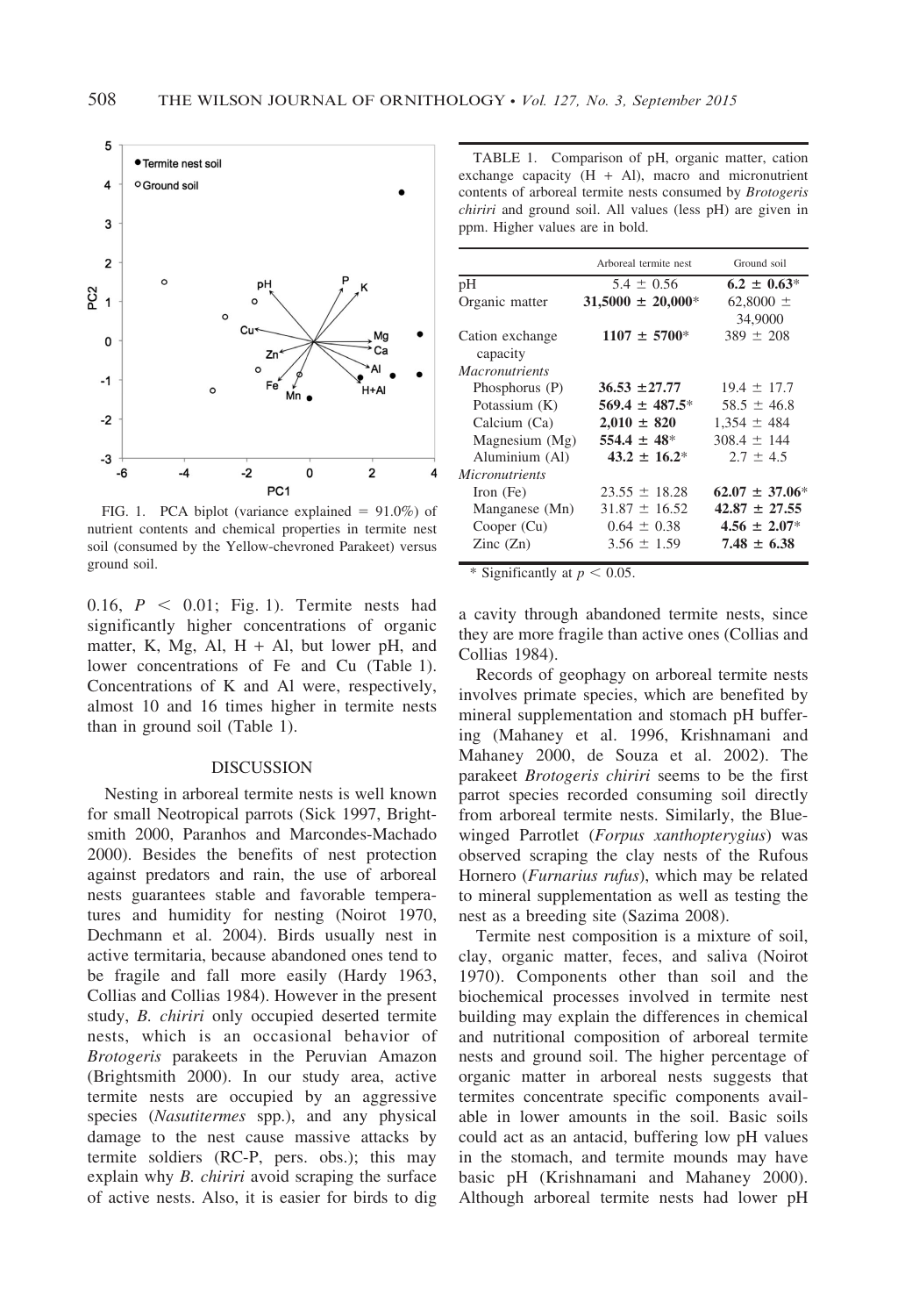than ground soil in our study area, both termite nests and ground soil are acid (5.4 versus 6.2, respectively). Thus, the geophagy by Yellowchevroned Parakeet is not likely related to gastric pH buffering, as suggested in some primates (Mahaney et al. 1996, Krishnamani and Mahaney 2000).

Because the cation exchange capacity of the studied termite nests was almost three times higher than ground soil, it may provide an important physiological function, especially for frugivorous vertebrates (Cipollini and Levey 1997). The Yellow-chevroned Parakeet consumes mainly mature and unripe fruits and complements its diet with seeds, flowers, and nectar (Ragusa-Netto 2004). These food items may have elevated concentrations of secondary compounds, such as positively charged alkaloids and tannic acids (Gilardi et al. 1999). The binding of such toxins by fine clay particles with high cation exchange capacity (Burchill et al. 1981) may explain B. chiriri consumption of soil from termite nests rather than from the ground.

In general, macronutrients had high values in the studied arboreal termite soil nests. Since scraping of termite nests occurs during the breeding season, geophagy may supply macronutrients to egg formation and embryo development. For instance, calcium and manganese act on the formation of eggshells and bones, and on the contraction of the uterus during egg laying, while deficiencies of iron and copper can lead to anemia and loss of pigmentation in the feathers (de Vries et al. 2010, Veum 2010). Other macronutrients are also essential to growth and have important physiological functions related to the immune and nervous systems (Barboza et al. 2009, Bicudo et al. 2010).

In conclusion, we suggest that the consumption of soil from arboreal termite nests may have multiple advantages for the Yellow-chevroned Parakeet in our study area. Apart from providing a safe site for nesting, the consumption of arboreal termitaria during nest excavation may supply nutrients with important physiological functions and bind toxins present on fruits consumed by B. chiriri. Further studies comparing nutrient levels in food resources versus feces versus soil, and quantifying sodium content in termite versus ground soil may help clarify the physiological advantages of termite soil consumption by B. chiriri (see Brightsmith et al. 2008, 2010; Dudley 2012).

#### ACKNOWLEDGMENTS

This research was partially supported by CAPES (RC). RC is grateful to Fundação de Amparo à Pesquisa do Estado de São Paulo for grant #2014/20924-5. MAP has a research grant from the Brazilian Research Council (CNPq).

#### LITERATURE CITED

- ABRAHAMS, P. W. AND J. A. PARSONS. 1996. Geophagy in the tropics: a literature review. Geographical Journal 162:63–72.
- BARBOZA, P. S., K. L. PARKER, AND I. D. HUME. 2009. Integrative wildlife nutrition. Springer-Verlag, Berlin, Germany.
- BICUDO, J. E. P. W., W. A. BUTTEMER, M. A. CHAPPELL, J. T. PEARSON, AND C. BECH. 2010. Ecological and environmental physiology of birds. Oxford University Press, Oxford, UK.
- BLAKE, J. G., D. MOSQUERA, J. GUERRA, B. A. LOISELLE, D. ROMO, AND K. SWING. 2011. Mineral licks as diversity hotspots in lowland forest of eastern Ecuador. Diversity 3:217–234.
- BRIGHTSMITH, D. J. 2000. Use of arboreal termitaria by nesting birds in the Peruvian Amazon. Condor 102:529–538.
- BRIGHTSMITH, D. J. AND R. A. MUÑOZ-NAJAR. 2004. Avian geophagy and soil characteristics in southeastern Peru. Biotropica 36:534–543.
- BRIGHTSMITH, D. J., J. TAYLOR, AND T. D. PHILLIPS. 2008. The roles of soil characteristics and toxin adsorption in avian geophagy. Biotropica 40:766–774.
- BRIGHTSMITH, D. J., D. MCDONALD, D. MATSAFUJI, AND C. A. BAILEY. 2010. Nutritional content of the diets of free-living Scarlet Macaw chicks in southeastern Peru. Journal of Avian Medicine and Surgery 24:9–23.
- BURCHILL, S., M. H. B. HAYES, AND D. J. GREENLAND. 1981. Adsorption. Pages 221–400 in The chemistry of soil processes (D. J. Greenland and M. H. B. Hayes, Editors). John Wiley and Sons, New York, USA.
- CIPOLLINI, M. L. AND D. J. LEVEY. 1997. Secondary metabolites of fleshy vertebrate-dispersed fruits: adaptive hypotheses and implications for seed dispersal. American Naturalist 150:346–372.
- COLLIAS, N. E. AND E. C. COLLIAS. 1984. Nest building and bird behavior. Princeton University Press, Princeton, New Jersey, USA.
- DE SOUZA, L. L., S. F. FERRARI, M. L. DA COSTA, AND D. C. KERN. 2002. Geophagy as a correlate of folivory in red-handed howler monkeys (Alouatta belzebul) from eastern Brazilian Amazonia. Journal of Chemical Ecology 28:1613–1621.
- DE VRIES, S., R. P. KWAKKEL, AND J. DIJKSTRA. 2010. Dynamics of calcium and phosphorus metabolism in laying hens. Pages 133–150 in Phosphorus and calcium utilization and requirements in farm animals (D. M. S. S. Vitti and E. Kebreab, Editors). CAB International, Wallingford, UK.
- DECHMANN, D. K. N., E. K. V. KALKO, AND G. KERTH. 2004. Ecology of an exceptional roost: energetic benefits could explain why the bat Lophostoma silvicolum roosts in active termite nests. Evolutionary Ecology Research 6:1037–1050.